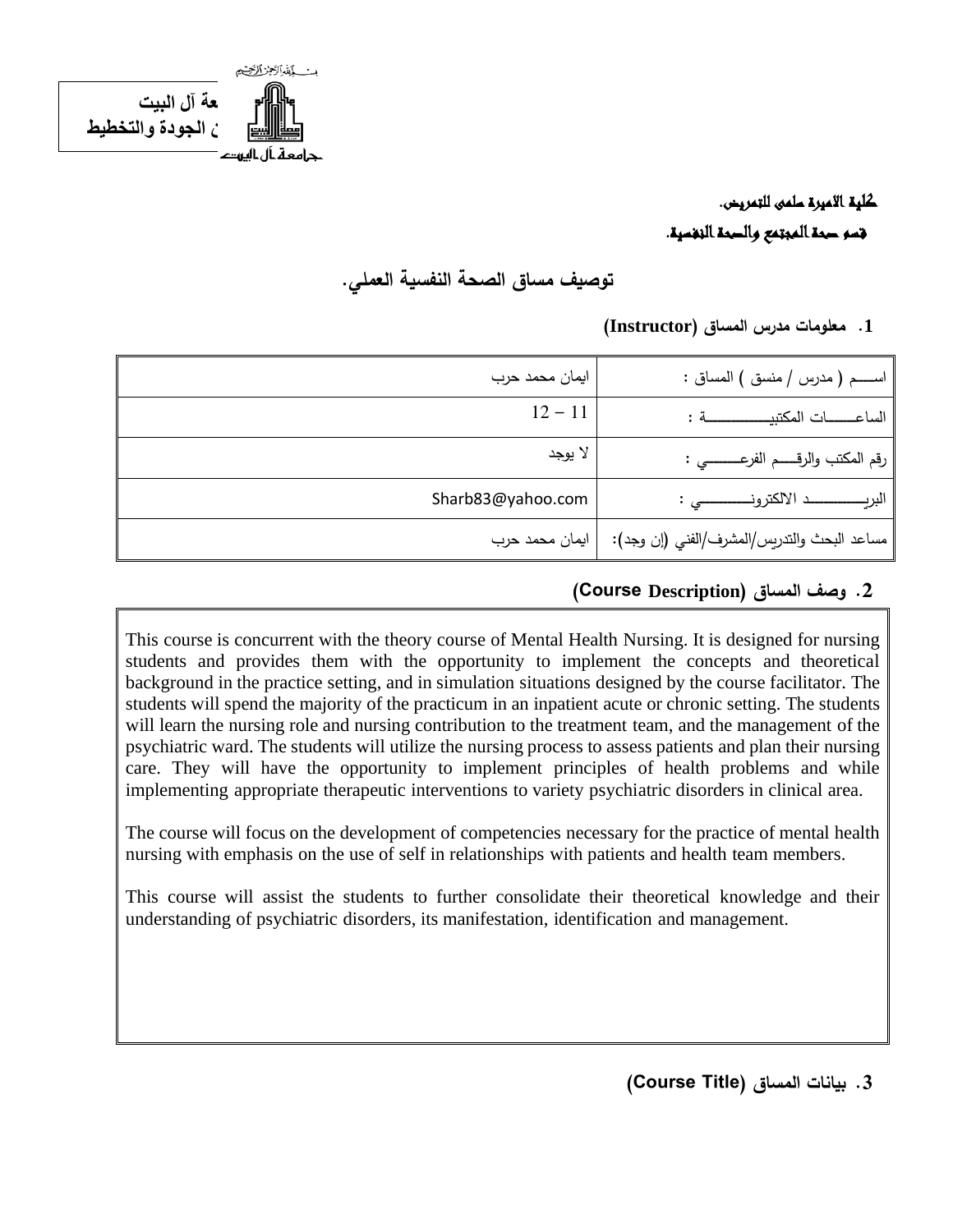| المستوى: رابعة         | Mental Health Nursing (Clinical): اسم المساق                                   | $ 1001472:100147$ رقم المساق |
|------------------------|--------------------------------------------------------------------------------|------------------------------|
| وقت المحاضرة:1- 8      | المتطلب الســـــابق / المتزامن Mental Health Nursing<br>: (Theoretical course) | طبيعة المساق: عملي           |
| عدد الساعات الدراسية:3 | الفصل الدراسي: الثاني                                                          | العام الجامعي: 2020/2019     |

#### **.4 أهداف المساق ) Objectives Course )**

| - Discusses current trends in the treatment of people with mental illness.                                                                                               |  |
|--------------------------------------------------------------------------------------------------------------------------------------------------------------------------|--|
| - Identifies client responses that indicate treatment effectiveness.                                                                                                     |  |
| - Discusses the nurse's role in educating clients and families about current neurobiology theories<br>and medication management.                                         |  |
| - Integrates the knowledge (evidence) into management of patient(s) care.                                                                                                |  |
| accountability, responsibility, professionalism, and increased<br>level of<br>-Demonstrates<br>independence when working with the clients and other health team members. |  |

#### **(Intended Student Learning Outcomes) التعلم مخرجات .5 )المعرفة والمهارات والكفايات(**

يفترض بالطالب بعد دراسته لهذا المساق أن يكون قادرا على:

- 1. Manages safety and comfort principles and psychomotor skill competencies with clients with variety of behavioral and emotional disorders.
- 2. Leads team of nurses using team building activities.
- 3. Applies therapeutic communication skills, collaborate, and cooperate to establishes effective professional relationship with patients, health team members, college, and instructor.

**.6 محتوى المساق)Content Course )**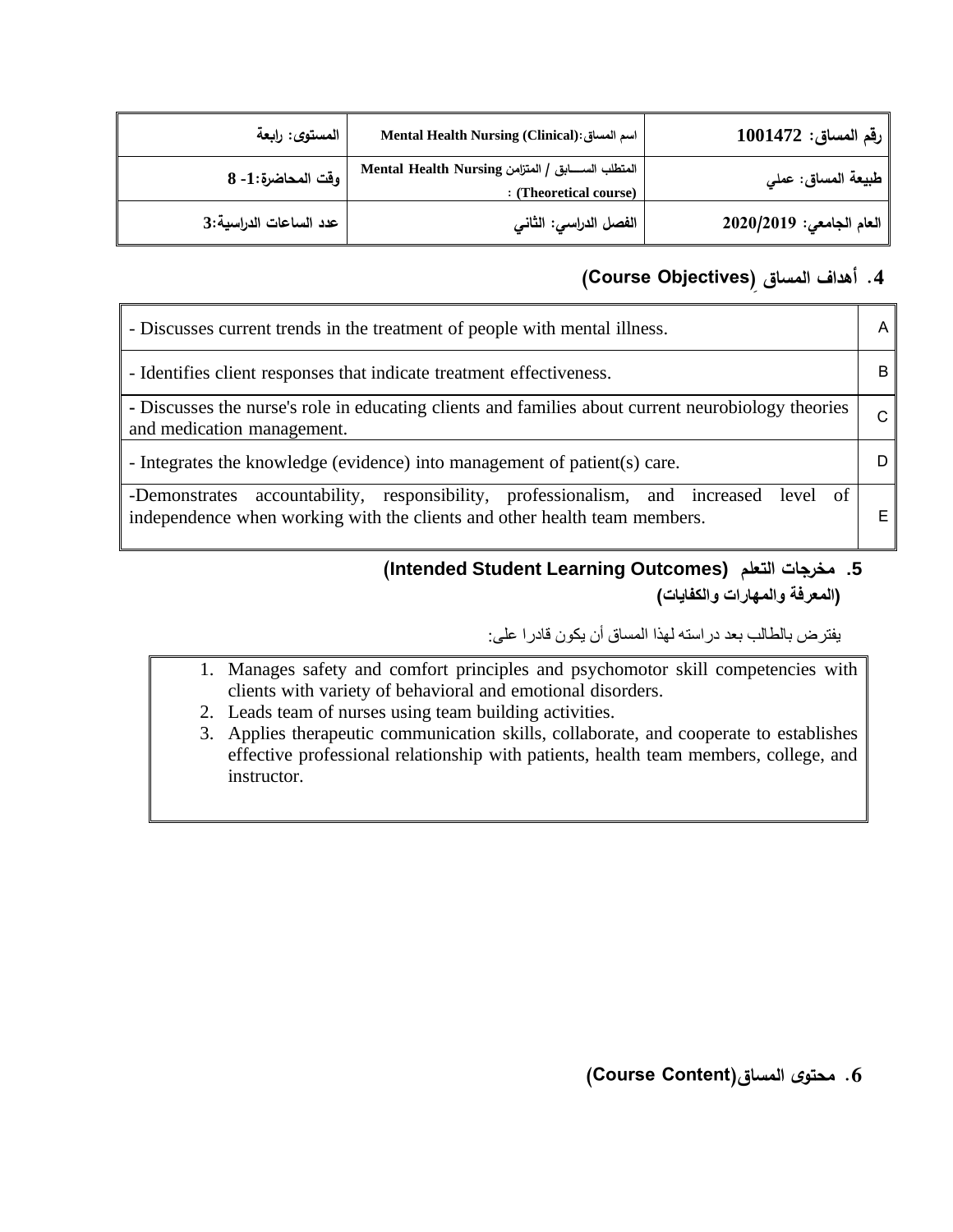| الموضـــوع                                                                                              | الأسبوع    |
|---------------------------------------------------------------------------------------------------------|------------|
| Orientation ( Course outline + Therapeutic relationship )                                               | الأول      |
| Orientation (Drug abuse and withdrawal symptoms $+$ Mental status exam $\&$<br>antipsychotic medication | الثاني     |
|                                                                                                         |            |
| <b>Health care Center- Clinical</b>                                                                     | الثالث     |
| <b>Health care Center - Clinical</b>                                                                    | الرابع     |
| <b>Health care Center - Clinical</b>                                                                    | الخامس     |
| <b>Health care Center - Clinical</b>                                                                    | السادس     |
| <b>Health care Center - Clinical</b>                                                                    | السابع     |
| <b>Health care Center - Clinical</b>                                                                    | الثامن     |
| <b>Health care Center - Clinical</b>                                                                    | التاسع     |
| <b>National Center of Mental Health (Amman)</b>                                                         | العاشر     |
| <b>National Center of Mental Health (Amman)</b>                                                         | الحادي عشر |
| <b>National Center of Mental Health (Amman)</b>                                                         | الثانى عشر |
| الامتحان النهائى                                                                                        | الثامن     |

**.7 است ارتيجيات التعليم والتعلم وطرق التقويم**

# **)Teaching and learning Strategies and Evaluation Methods(**

| <b>نوع التقويم/القياس</b><br>(امتحا <i>ن عر</i> وض صفية/مناقشة/واجبات) | أنشطة التعلم                                            | استراتيجيات<br>التدريس                    | مخرجات التعلم                                             | ٽ              |
|------------------------------------------------------------------------|---------------------------------------------------------|-------------------------------------------|-----------------------------------------------------------|----------------|
| Exams                                                                  | Attending multi-<br>disciplinary and<br>treatment team. | Direct<br>interaction<br>with<br>patients | Manages safety and<br>comfort principles                  |                |
| Oral discussions                                                       | Assignments                                             | Individual and<br>group<br>discussions    | Leads team of nurses                                      | $\overline{2}$ |
| Seminars                                                               | Activities with<br>patients.                            | Observing<br>group meeting                | Applies therapeutic<br>communication skills               | $\mathbf{3}$   |
| Assignments                                                            |                                                         | Audio visual<br>aids.                     | collaborate, and<br>cooperate to<br>establishes effective | 4              |